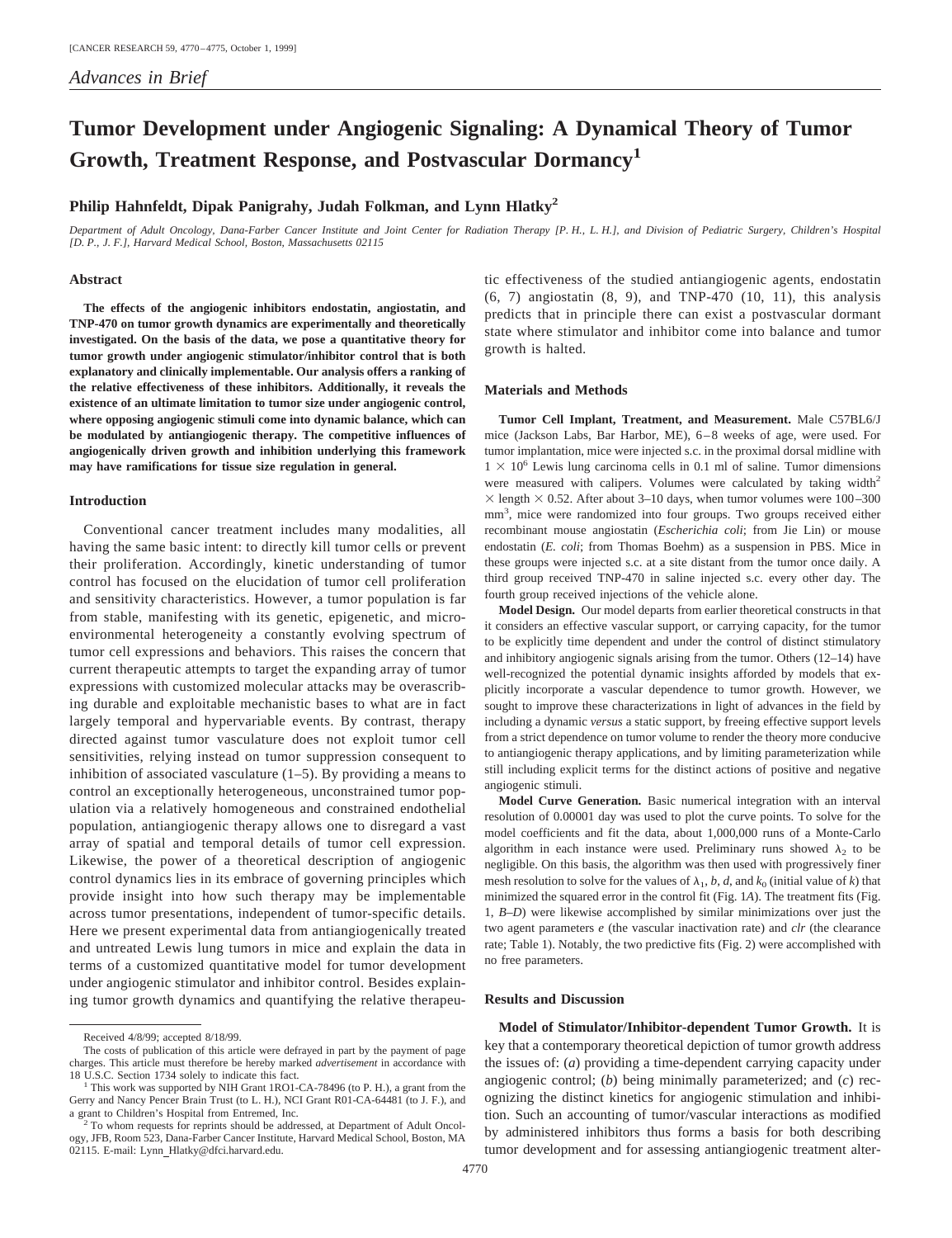natives, alone or in combination with other conventional therapies (15, 16).

These notions were implemented beginning with the "generalized logistic" equation:

$$
V' = PV \quad \text{where} \quad P = \lambda \left( 1 - \left( \frac{V}{V_{\text{max}}} \right)^{\alpha} \right) \tag{A}
$$

This relationship equating the rate of change in tumor mass,  $V'$ , to a decreasing factor *P* of tumor mass *V* captures the phenomenology of tumor growth slowdown to a hypothetical limiting size  $V_{\text{max}}$  as the tumor grows and ultimately taxes its available support. The finer details of the slowdown are incorporated into the exponent  $\alpha$  and include for small  $\alpha$  the familiar Gompertz form:

$$
P = -\lambda \alpha \log \left( \frac{V}{V_{\text{max}}} \right) \tag{B}
$$

Gompertzian growth, as represented by Eqs. A and B, has come to be closely identified with the phenomenon of tumor growth slowdown with size widely observed both in the clinic and the laboratory for the past 100 years (17, 18).

We here propose that basic Gompertzian growth may be understood in terms of a bidirectional control process whereby a tumor regulates associated vascular growth or suppression, and the tumor vasculature in turn controls tumor growth through its usual nutritive function. We found that a derivative of Gompertz theory that formally includes these dynamic considerations presents a formalism that best explains the data and provides a template for quantitatively anticipating the effects of therapies seeking to use antiangiogenic agents. To arrive at this new theory, we reexamined the terms of the classic Gompertz model. Historically, the value  $V_{\text{max}}$  in Eq. B has been usefully thought of as a (fixed) sustenance level, or carrying capacity, for the tumor. But insofar as the tumor controls this level through factor secretions both stimulating and inhibiting vascular growth, we replaced this with a variable carrying capacity  $K(t)$  and a dependence of the rate of change of  $K(K')$  on  $K$ ,  $V$ , and  $t$  as follows:

$$
V' = -\lambda_1 V \log \left( \frac{V}{K} \right), \quad K' = f(K, V, t) \tag{C1}
$$

The carrying capacity *K* is defined as the effective vascular support provided to the tumor as reflected by the size of the tumor potentially sustainable by it. This definition is a measure of actual tumor sustenance and thus ignores that portion of the microcirculation that may be dysfunctional for a variety of reasons (19). It follows that  $K = V$ at the point where it is just adequate to support the tumor, larger than *V* for growing tumors, and smaller than *V* for regressing tumors. Biological processes controlling the size of the effective vascular compartment include the intrinsic loss rate, stimulatory and inhibitory influences from the tumor cells, and inhibition due to administered inhibitors.

A form for  $f(K, V, t)$ , the terms of which are motivated by these four effects is:

$$
f(K, V, t) = -\lambda_2 K + bS(V, K) - dI(V, K) - eKg(t) \tag{C2}
$$

The first term represents the spontaneous loss of functional vasculature; the second term represents the stimulatory capacity of the tumor upon the inducible vasculature (through, *e.g.,* angiogenic factors like vascular endothelial growth factor; Ref. 20); the third term reflects endogenous inhibition of previously generated vasculature (through, *e.g.,* endothelial cell death or disaggregation); and the last term represents inhibition of tumor vasculature due to administered inhibitors, taken to be proportional to  $K$  and the concentration  $g(t)$ , as is typically done in chemotherapy models (21). The concentration of administered inhibitor *g*(*t*) at a given time *t* generally includes partially cleared contributions from prior administrations across all earlier times  $t' < t$ . Under the usual pharmacokinetic assumptions, the expression for *g*(*t*) is:

$$
g(t) = \int_0^t c(t') \exp(-\,c l r(t - t')) \, dt' \tag{C3}
$$

where  $c(t')$  is the rate of administration of inhibitor concentration at time *t'* and *clr* is the clearance rate.

The forms for  $S(V, K)$  and  $I(V, K)$  in Eq. C2 have yet to be established. Some insight into the forms of these terms comes, however, from arguments posed to explain the apparent inconsistency that a primary tumor can grow despite the production of inhibitory agents that are on occasion potent enough to render tumors at secondary sites dormant (22). It has been asserted that tumor-derived inhibitors from all sites act more systemically, whereas tumor-derived stimulators act more locally to the individual secreting tumor site (8), in turn suggesting that the persistences, or "half-lives," of endogenous inhibitors tend to greatly exceed those of endogenous stimulators. Where applicable, these arguments lead to certain restrictions on *S*(*V*, *K*) and *I*(*V*, *K*), as will next be demonstrated. One conclusion from the following is the assurance that, despite treating carrying capacity as variable, a classic Gompertz-like effect with regard to ultimate tumor growth can be expected.

To ascertain the natures of *S*(*V*, *K*) and *I*(*V*, *K*) and therefore of ultimate tumor growth, suppose we have a tumor of diameter  $2r_0$ composed of cells secreting stimulator or inhibitor at a rate  $s<sub>0</sub>$ , which is cleared at an exponential rate *c*. A diffusion-consumption equation for the concentration *n* of stimulator or inhibitor inside and outside the tumor may be written as follows:

$$
D^2 \nabla^2 n - c n + s = \frac{\partial n}{\partial t}
$$

where  $D^2$  is the diffusion coefficient,  $s = s_0$  inside the tumor, and  $s = 0$  outside.

#### Table 1 *Summary of kinetic model*

The kinetic model summarized by Eqs. C1, C2, C3, and C4, was applied first to the untreated control tumor data, and the growth parameters  $\lambda_1$ ,  $\lambda_2$ , *b, d,* and  $k_0$  (initial value of *K*) were solved for by performing about 1,000,000 runs of a Monte Carlo algorithm. Using the same growth parameters generated from the Gompertz fit, the data for TNP-470 (30  $mg/kg$ (q.o.d.), endostatin (20 mg/kg/day) and angiostatin (20 mg/kg/day) were used to solve for the respective treatment parameters *e* and *clr.* (conc = mg/kg; vol = mm<sup>3</sup>).

|                | $\hspace{0.1mm}-\hspace{0.1mm}$<br>$\overline{\phantom{a}}$<br>(day)<br>conc | clr<br>$\hspace{0.1mm}-\hspace{0.1mm}$<br>(day | e/clr<br>$\overline{\phantom{0}}$<br>(conc | -<br>(day | $\Lambda$<br>$\overline{\phantom{a}}$<br>$\left( \text{day} \right)$ | $\overline{\phantom{a}}$<br>(day) | $-1 - 2/3$<br>$\overline{\phantom{a}}$<br>(day<br>vol | $k_0$ (initial K)<br>(vol) |
|----------------|------------------------------------------------------------------------------|------------------------------------------------|--------------------------------------------|-----------|----------------------------------------------------------------------|-----------------------------------|-------------------------------------------------------|----------------------------|
| Control        |                                                                              |                                                |                                            | 0.192     | 0.0                                                                  | 5.85                              | 0.00873                                               | 625                        |
| <b>TNP-470</b> | ن د                                                                          | 10.1                                           | 0.13                                       | $0.192^a$ | 0.0 <sup>a</sup>                                                     | $5.85^a$                          | $0.00873^a$                                           | $625^{\circ}$              |
| Endostatin     | 0.66                                                                         | $\mathcal{L}$<br>1.7                           | 0.39                                       | $0.192^a$ | 0.0 <sup>a</sup>                                                     | $5.85^a$                          | $0.00873^a$                                           | $625^a$                    |
| Angiostatin    | 0.15                                                                         | 0.38                                           | 0.39                                       | $0.192^a$ | 0.0 <sup>a</sup>                                                     | $5.85^{a}$                        | $0.00873^a$                                           | $625^a$                    |

*<sup>a</sup>* Growth parameters generated from the Gompertz fit.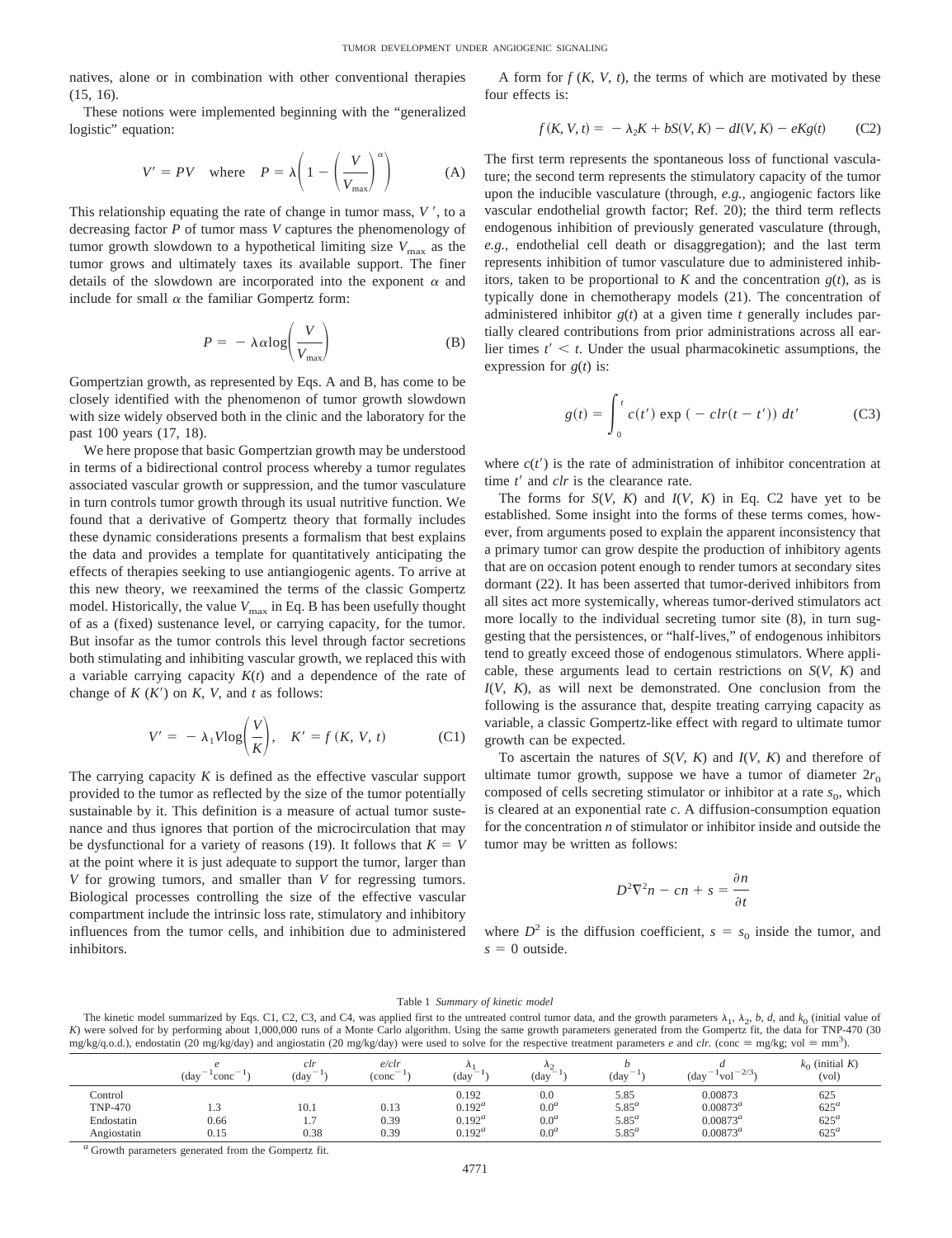Fig. 1. Lewis lung carcinoma implanted in C57BL/6 mice. Treatment was initiated on day 0 (5 days after implantation) when tumors were  $\sim$ 200 mm<sup>3</sup> in size. Treatment regimens were 20 mg/kg/day. Tumors were measured on days 0, 4, and every third day thereafter. *A,* control data and the fitted model curve using Eqs. C1, C2, C3, and C4 with the parameters in Table 1. *B–D,* tumor response data and fitted curves to treatments with TNP-470 (*B*), angiostatin (*C*), and endostatin (*D*). The fits to the data were performed using the onetime fit of the model to the control and solving in each instance for the corresponding agent parameters, the vascular inhibition rate *e* and the clearance rate *clr*. *Data,* horizontal segment with *vertical error bars* (±1 SD); *curves*, model derived.



$$
n'' + \frac{2n'}{r} - \frac{cn}{D^2} + \frac{s}{D^2} = 0
$$

Making the substitutions  $(u, z)$  for  $(r, n)$ , where  $u = rc^{-1/2}/D$  and  $z = r^{1/2}$  (*n* - *s*/*c*), the result is a modified Bessel equation in  $z(u)$ of order 1⁄2. The two fundamental solutions of this equation are:

$$
z_1 = \frac{\sinh(u)}{\sqrt{u}} \quad \text{and} \quad z_2 = \frac{e^{-u}}{\sqrt{u}}
$$

from which it can be shown, with the further definition  $u_0 = r_0 c^{1/2}/D$ , that the concentration  $n$  inside and outside the tumor is:

$$
n_{\text{inside}}(r) = \frac{s_0}{c} \left( 1 - (1 + u_0)e^{-u_0} \frac{\sinh(u)}{u} \right) \text{ and}
$$
  

$$
n_{\text{outside}}(r) = \frac{s_0}{c} \left( u_0 \cosh(u_0) - \sinh(u_0) \right) \frac{e^{-u}}{u}
$$

The two extremes of the clearance time *c* are now of interest. For small *c* (inhibitor case), *i.e.*, for  $c \ll D^2/r_0^2$ , we obtain:

$$
n_{\text{inside}}(r, \text{ small } c) \approx \frac{s_0}{6D^2} (3r_0^2 - r^2) \text{ and}
$$
  

$$
n_{\text{outside}}(r, \text{ small } c) \approx \frac{s_0 r_0^3}{3D^2 r}
$$

whereas for large *c* (stimulator case), we obtain:

$$
n_{\text{inside}}(r, \text{ large } c) \approx \frac{s_0}{c} \text{ and } n_{\text{outside}}(r, \text{ large } c) \approx 0
$$

It is clear, therefore, that inhibitor will impact on the target endothelial cells in the tumor in a way that grows ultimately as  $r_0^2$  or  $(Volume)^{2/3}$ , whereas the impact of stimulator will be relatively independent of tumor/vascular size. It follows that, as  $r_0$  increases, the effect of the



The model implication of this finding is that the inhibitor term of the expression for  $K'$  in Eqs. C1 and C2 will tend to grow at a rate  $K^{\alpha}V^{\beta}$  faster than the stimulator term, where  $\alpha+\beta \approx 2/3$ , because both *K* and *V* have "volume" dimensions. If we now argue that the inhibitor term reflects tumor cells producing inhibitor that impacts on the vasculature *K*, then the final inhibitor term would become  $dKV^{2/3}$ , where, again, the  $V^{2/3}$  factor reflects the  $r_0^2$  dependence of the mean inhibitor source strength. A form for the stimulator, then, is immediately suggested to be  $bKV^{2/3}/(K^{\alpha}V^{\beta})$  or  $bK^{\gamma}V^{\delta}$ , where  $\gamma + \delta \approx 1$ . We chose *bV* to represent this term, although *bK* would be another arguable choice (the difference should not be dramatic because *V* and  $K$  tend to move together). The final form for the expression for  $K'$  in Eqs. C1 and C2) is:

$$
K' = -\lambda_2 K + bV - dK V^{2/3} - eK g(t) \tag{C4}
$$

Eqs, C1, C2, C3, and C4 comprise the complete model formulation for tumor growth control under the actions of angiogenic stimulation and inhibition.

**Antiangiogenic Treatment: Data and Analysis.** The control and treatment data for three different inhibitors, demonstrating the effects of systemic administration of antiangiogenic agents on tumor growth through modulation of stimulator/inhibitor balance, are shown in Figs. 1 and 2. The accompanying curves show the corresponding tumor response as derived from the model. The inhibitors mouse endostatin (6, 7), mouse angiostatin (8, 9), and TNP-470 (10, 11) were tested against Lewis lung tumors grown in C57BL/6 mice. Treatment was initiated on day 0 (5 days after implantation) when tumors were  $\sim$ 200 mm<sup>3</sup> in size. Treatment regimens were 20 mg/kg/day and 4 mg/kg/day for endostatin, 20 mg/kg/day for angiostatin, and 30 mg/kg/q.o.d.<sup>3</sup> for TNP-470. Tumors were measured on day 0, day 4, and every third day thereafter. It is seen that treatment regimens of 20 mg/kg/day of either angiostatin or endostatin, or 20 mg/kg/day each of angiostatin and endostatin in combination, control Lewis lung tumor growth. The rate of regression for Lewis lung tumors treated with 20 mg/kg/day of endostatin is in agreement with the published results of Boehm *et al.* (6), where full regressions were observed after this treatment. By



<sup>3</sup> The abbreviation used is: q.o.d., every second day.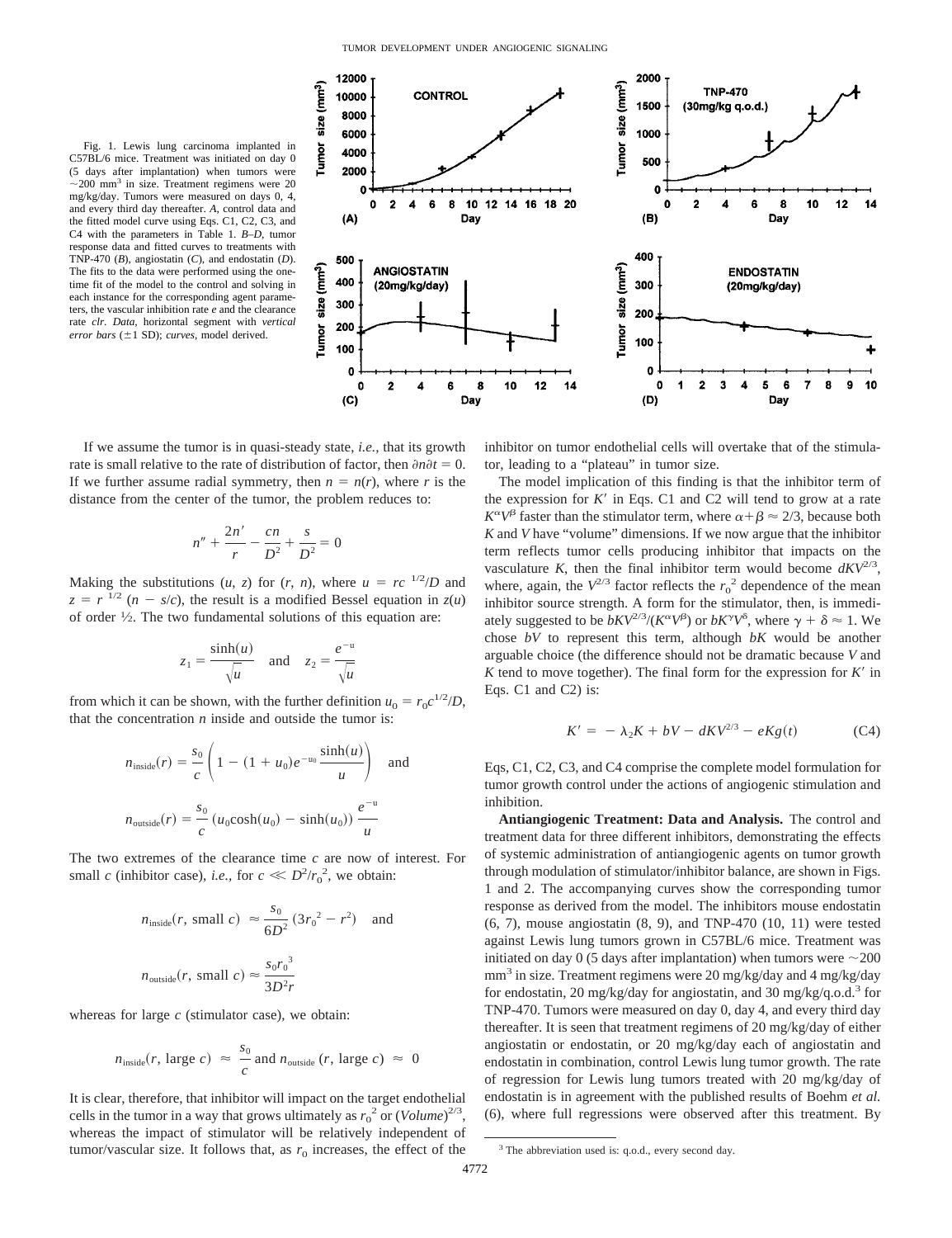Fig. 2. The curves overlying the endostatin (4 mg/kg/day) data (*A*) and the combined angiostatin and endostatin data (20 mg/kg/day of each; *B*) are parameter-free theoretical predictions of tumor response based on the inhibition and clearance rates derived previously for the endostatin (20 mg/kg/ day) and angiostatin (20 mg/kg/day) data separately. Excellent agreement of predictions to data is observed.



contrast, 30 mg/kg/q.o.d. of TNP-470 or 4 mg/kg/day of endostatin does not control the growth of these tumors.

The model given by Eqs. C1, C2, C3, and C4 was used to analyze this data. Inhibitors were administered as boli, meaning that  $c(t')$  in the model Eq. C3 was taken to be  $D(\delta(t'-t_1) + \delta(t'-t_2) + \delta(t'-t_3) + \ldots)$ , where  $D$  is the dose concentration administered and the  $t_i$  are the injection days. An excellent control fit was obtained (Fig. 1*A*), solving for the parameters  $\lambda_1$ ,  $\lambda_2$ , *b*, and *d*. The parameter  $\lambda_2$  was found to be negligible, *i.e.,* constitutive endothelial cell loss does not play a major role in this system. The good fits to treatment data (Fig. 1, *B–D*) with the two available treatment parameters *e* and *clr* support the underlying model of tumor/endothelial interaction and growth dynamics. The values *e*, the vascular inactivation rate, and *clr*, the agent clearance or inactivation rate, together offer a measure of the antiangiogenic effectiveness per unit concentration, one estimate being *e*/*clr* (see Table 1) because by Eq. C4, we expect that a bolus dose of an antiangiogenic agent will cause a factor reduction in *K* by exp(-*e*/*clr*). Under this scheme, the inhibitors TNP-470, endostatin, and angiostatin have relative effectiveness of 0.13, 0.39, and 0.39, respectively.

Importantly, the parameters inferred from the data (Table 1) had predictive power for two additional experiments (Fig. 2). The close agreement of the parameter-free theoretical projections with data for endostatin (4 mg/kg/day; Fig. 2*A*) and for angiostatin/endostatin in combination (20 mg/kg/day of each; Fig. 2*B*) support model assumptions that these agents act linearly (*i.e.,* exponentially with instantaneous concentration) and together act additively upon the vasculature. An additive vascular response for endostatin and angiostatin in combination would suggest that either the combined 40 mg/kg dose size is still below threshold for target saturation or the modes of action of angiostatin and endostatin are different.

The effective tumor-associated vasculature is represented by the carrying capacity in the kinetic formulation (*red curves* in Figs. 3 and 4*A*). For the untreated tumor, this vascular component is predicted to first increase more rapidly than the tumor cell population, reaching a point where *V*/*K* is at a minimum and tumor growth is most rapid (Fig. 4*A*). As the tumor continues to grow, however, *V*/*K* increases asymptotically to one, and tumor growth slows to zero. For treated tumors, it is apparent that the endothelial compartment is highly responsive to the administered inhibitors, with subsequent tumor response being comparatively slower. Fluctuations in effective vasculature occur because of the saltatory nature of the administration of inhibitor. The fluctuations in effective vascularity are most dramatic with TNP-470 (Fig. 3*B*), because of a high potency combined with an exceptionally fast clearance rate. Although this model-derived clearance rate is very rapid at 10.1 day<sup>-1</sup>, it is still less than the 18.9 day<sup>-1</sup> rate (equivalent to a terminal half-life of 0.88 h) determined for TNP-470 by pharmacokinetic methods in patients being treated for HIV-associated Kaposi's sarcoma (11). Aside from the obvious host differences, the discrepancy may in large part be due to the fact that TNP-470 has active metabolites, including AGM-1883, that escape strict pharmacokinetic assay for TNP-470 but nonetheless take part here in suppressing vasculature.

The comparative speed of vascular response *versus* tumor response to these inhibitors raises the concern that some of the potency of dosing is "wasted" through unproductively oscillating the vasculature over the course of treatment (*e.g.,* Fig. 3, *B* and *C*). Arguably, delivering the same integrated dose more continuously over the treatment period would maintain a steadier vascular response and give better results. Our model reveals this effect. For example, with TNP-470 delivered at 30 mg/kg/q.o.d. *versus* continuously at the same integrated dose, the tumor size at day 13 is predicted to be 1840 mm<sup>3</sup> versus 1300 mm<sup>3</sup>, respectively (data not shown).

**Stimulator/Inhibitor Balance under Antiangiogenic Treatment Determines Tumor "Set Point."** Apart from enabling quantifications and comparisons of inhibitor effectiveness, this analysis demonstrates a principle of tumor growth control the qualitative features of which transcend treatment details. Predicted in general is the tendency for tumors to show growth deceleration with size. Under sufficient treatment, and in some cases naturally, tumor size is projected to plateau as a result of a parallel plateauing of available vascular support. The latter happens as a result of the eventual offsetting of vascular stimulation by a more rapidly rising level of



Fig. 3. Tumor growth (*blue*) with model predictions of the accompanying net vascular support size (*red*) for the untreated control tumor population (*A*) and for tumors treated with TNP-470 (30 mg/kg/q.o.d.; *B*) and endostatin (20 mg/kg/day; *C*). Following administration of inhibitor, the vasculature regressed. Between injections, net vascular recovery is predicted to be comparatively rapid, particularly for TNP-470 because of its exceptionally fast clearance rate.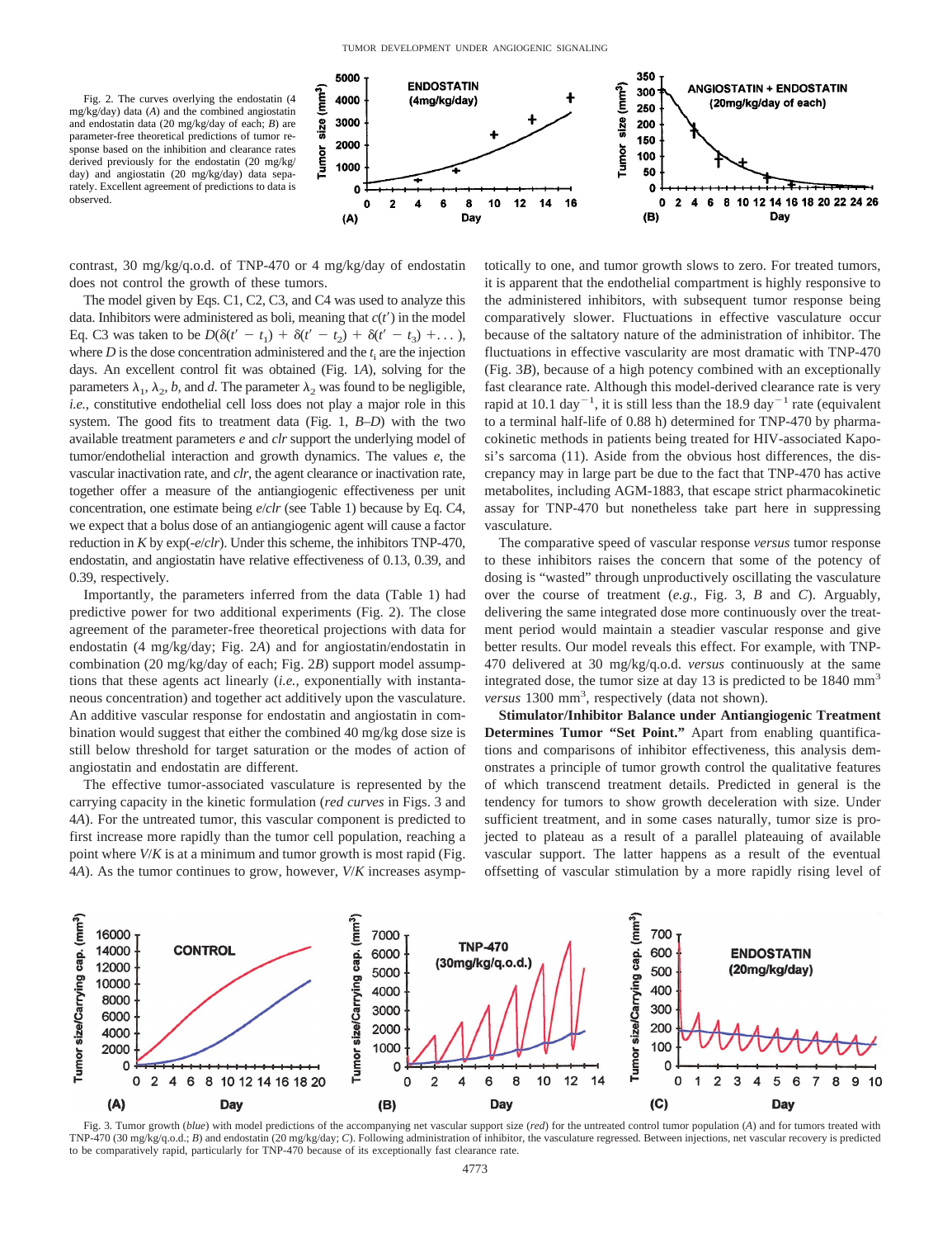



*Fig 4. II.* The set point attained by ongoing treatment is independent of the tumor volume at which treatment is initiated, depending only on how the ongoing treatment modulates the balance between angiogenic stimulators and inhibitors. The set point is determined by the point in tumor growth where stimulation and inhibition (from both endogenous and therapeutic sources) come into balance. *TNP-470*, the effect of beginning a TNP-470 regimen (30 mg/kg/q.o.d.) at day 0 (tumor size  $\sim$  170 mm<sup>3</sup>) on the control tumor modifies the course of growth, limiting the final size to 12,300 mm<sup>3</sup> (*B*). This final value is not sensitive to treatment start time but, rather, is determined by the average extent to which the administered inhibitor supplements endogenous inhibition. If treatment commences instead when the tumor size is already 12,300 mm<sup>3</sup>, the tumor will remain at that size (*C*). Likewise, if treatment commences at a time when the tumor size is larger than this asymptotic value (example shown:  $V = 17,300 \text{ mm}^3$ ), treatment brings the tumor down to, but not beyond, the asymptotic set point size  $V = 12,300 \text{ mm}^3$  (*D*). *ANGIOSTATIN*, on the basis of the angiostatin response with 20 mg/kg/day, a calculated response to 14 mg/kg/day is shown. This dose level is insufficient to accomplish a complete regression. Instead, tumor size is driven toward a finite set point value. By starting treatment at the same 177 mm<sup>3</sup> tumor size as for the 20 mg/kg/day experiment, tumor size is seen to first rise, then settle back to a set point value of  $\sim$ 240 mm<sup>3</sup> (*E*). The consequence of initiating treatment at a later time when tumor size has reached 240 mm<sup>3</sup> is shown (*F*). Although the tumor continues to grow for a time under treatment (~10 days), it then regresses back to the 240-mm<sup>3</sup> set point size as before. *G*, consequence of starting treatment at a still larger tumor size, in this case, 400 mm<sup>3</sup>. An initial overshoot is once again observed before final asymptotic descent to the 240-mm<sup>3</sup> set point. The rise and subsequent downturn in each instance is attributable to the accumulation of dose concentration as the regimen proceeds, an effect arising from the relatively slow clearance of this agent

vascular inhibition arising from the tumor. Administered antiangiogenic agents act to generate lower plateau points. Although the predicted plateau size for a naturally plateauing tumor may be too large to be compatible with the viability of the host, antiangiogenic treatments offer the prospect of reducing the asymptotic "set point" to a clinically tolerable level (Fig. 4). Such a tumor, held in check due to its stimulator/inhibitor balance, would be dormant yet vascularized. This is distinct from the prevascular dormant state (9) tumors advance through in the process of becoming full-fledged cancers.

40

60

Day

80 100

As examples of the tumor set point and its modulation by therapy, Fig. 4A shows the growth slowdown and asymptotic limit  $(\sim 17400$ mm<sup>3</sup>) of Lewis lung tumor size that would hypothetically be reached